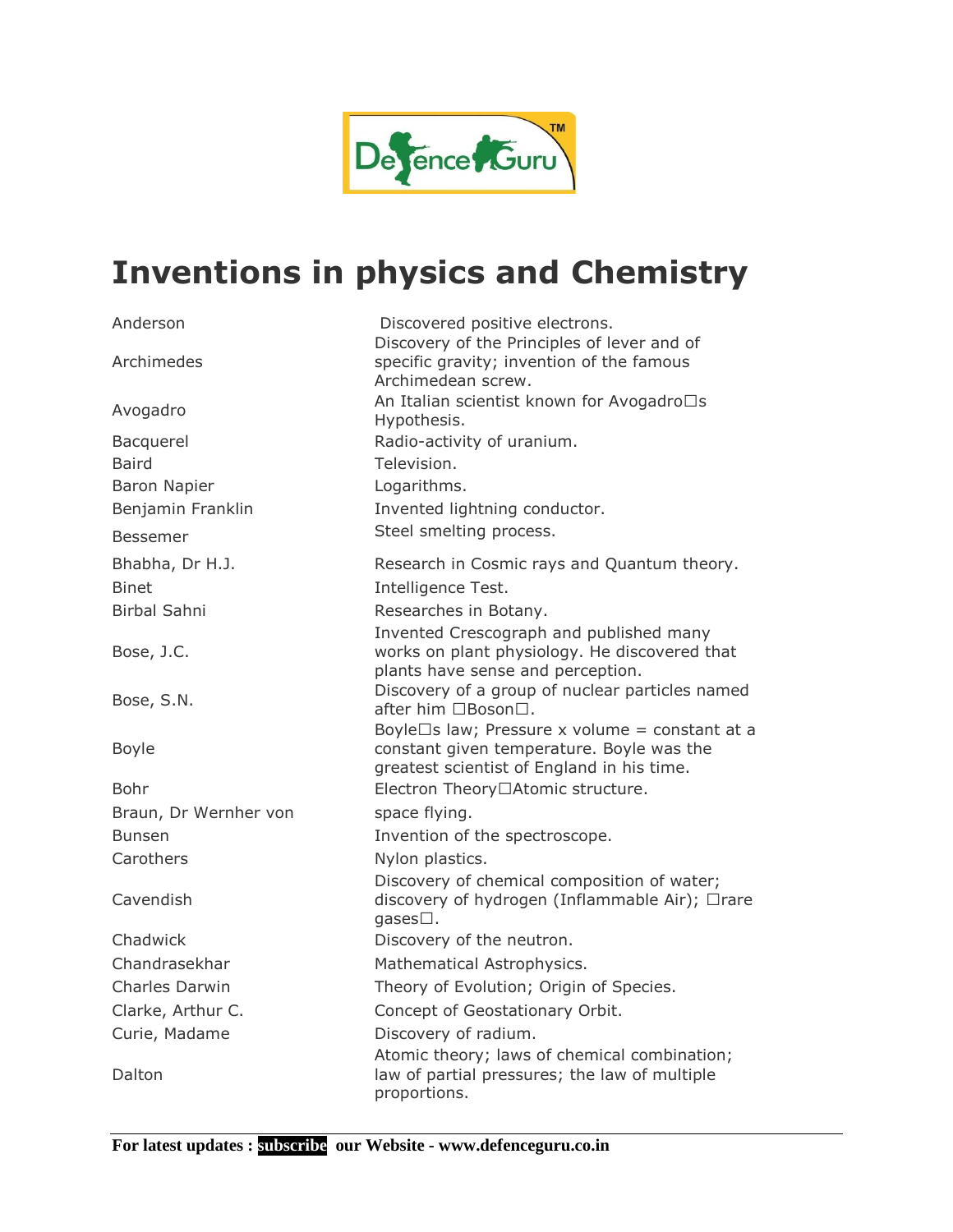| Democritus                                                                                               | Greek philosopher-(Atomic theory).                                                                                                                                                                                                                                                                                  |
|----------------------------------------------------------------------------------------------------------|---------------------------------------------------------------------------------------------------------------------------------------------------------------------------------------------------------------------------------------------------------------------------------------------------------------------|
| Dewar                                                                                                    | Invented cordite, liquid oxygen and introduced<br>thermos flask.                                                                                                                                                                                                                                                    |
| Einstein                                                                                                 | Theory of relativity.                                                                                                                                                                                                                                                                                               |
| Euclid                                                                                                   | Science of geometry.                                                                                                                                                                                                                                                                                                |
| Fahrenheit                                                                                               | Fahrenheit mercury thermometric scale in which<br>freezing point is $-32^{\circ}$ and boiling point is 212°.                                                                                                                                                                                                        |
| Faraday                                                                                                  | Electromagnetic induction and laws of<br>electrolysis.                                                                                                                                                                                                                                                              |
| Fermi<br>Freud<br>Gay Lussac<br>Gauss<br>Good Year<br>Herschel, William<br>Hertz<br>Hippalus<br>Hoffmann | Discovered artificial splitting of atoms.<br>Doctrine of Psycho-analysis.<br>Law of gases.<br>System of absolute electric measurements.<br>Discovered the art of vulcanising rubber.<br>Discovered the Planet-Uranus.<br>Electrical waves.<br>Founder of scientific astronomy.<br>Discovered the first aniline dye. |
| Kelvin, Lord                                                                                             | Dynamical theory of heat.                                                                                                                                                                                                                                                                                           |
| Khorana, Dr Hargobind<br>Kodak<br>Lablanc<br>Lawrence<br>Lockyer                                         | Deciphering the genetic code.<br>Film and photographic goods.<br>Manufacture of washing soda.<br>Invention of cyclotron.<br>Helium gas.                                                                                                                                                                             |
| Louis Braille                                                                                            | Perfected his system of reading and writing for<br>the blind                                                                                                                                                                                                                                                        |
| Marconi<br>Maria-Montessori<br>Maxwell<br>Meghnad Saha<br>Mendel<br>Mandeleev<br>Morse<br>Newton         | Wireless telegraphy; radio.<br>' Montessori' method of teaching children.<br>Electro-magnetic Theory of Light.<br>Effect of pressure on Radiation through bodies.<br>Laws of heredity.<br>Periodic Table.<br>Morse system of electric telegraphy.<br>Laws of gravitation; Law of Motion.                            |
| <b>Nobel</b>                                                                                             | Dynamite.                                                                                                                                                                                                                                                                                                           |
| Oliver Lodge                                                                                             | Physicist. Researches in wireless<br>communications.                                                                                                                                                                                                                                                                |
| Oppenheimer<br>Otto Hahn<br>Parkes<br>Parsons                                                            | Researches in atomic theory.<br>Discovery of uranium fission.<br>Celluloid.<br>Steam turbine.                                                                                                                                                                                                                       |
| Pavlov<br>Perkin                                                                                         | Theory of Conditioned Reflex.<br>Mauve dye' .                                                                                                                                                                                                                                                                       |